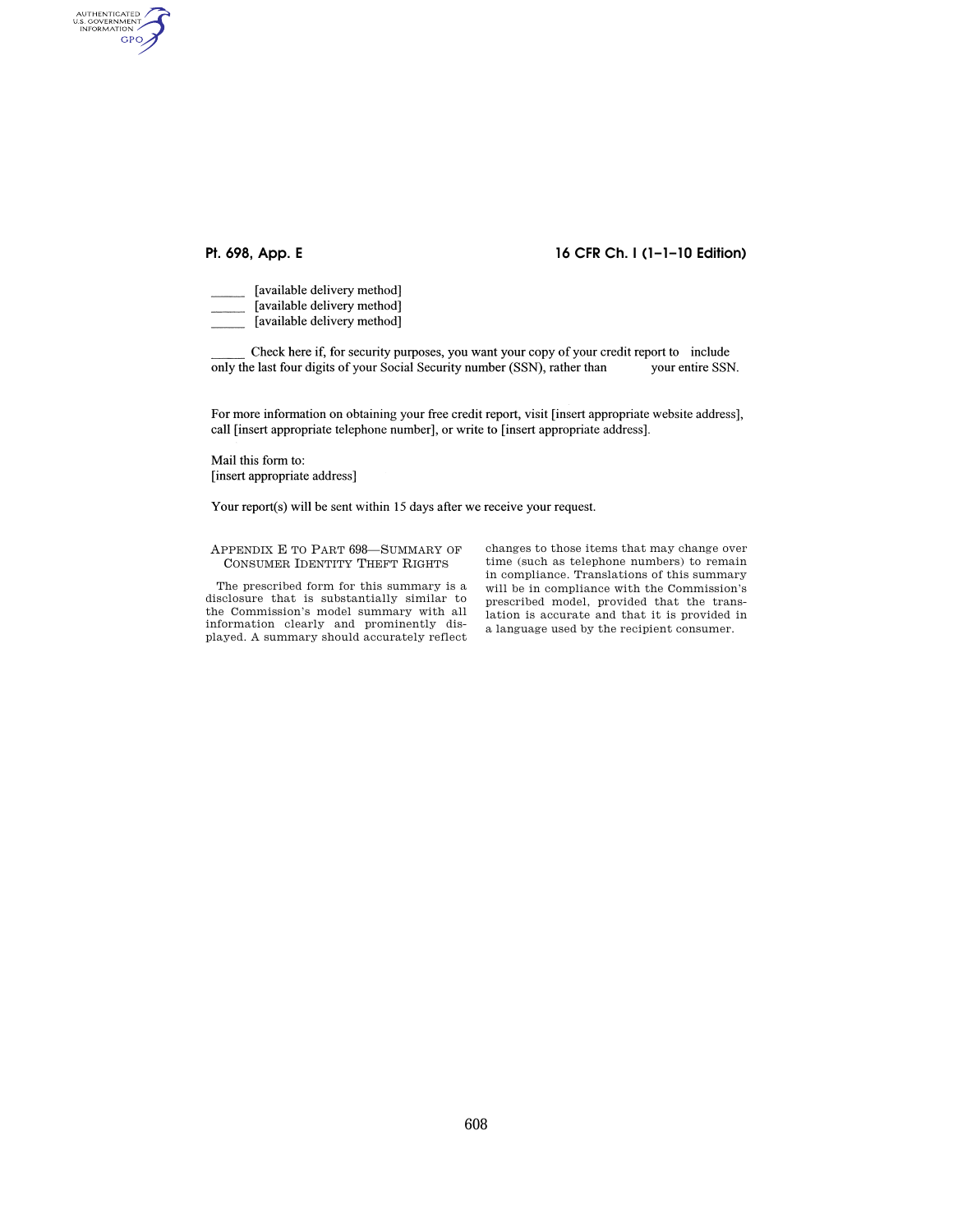## **Federal Trade Commission**

Pt. 698, App. E

Para informacion en espanol, visite www.consumer.gov/idtheft o escribe a la FTC, Consumer Response Center, Room 130-B, 600 Pennsylvania Avenue, N.W. Washington, D.C., 20580.

### **Remedying the Effects of Identity Theft**

You are receiving this information because you have notified a consumer reporting agency that you believe that you are a victim of identity theft. Identity theft occurs when someone uses your name, Social Security number, date of birth, or other identifying information, without authority, to commit fraud. For example, someone may have committed identity theft by using your personal information to open a credit card account or get a loan in your name. For more information, visit www.consumer.gov/idtheft or write to: FTC, Consumer Response Center, Room 130-B, 600 Pennsylvania Avenue, N.W. Washington, D.C., 20580.

The Fair Credit Reporting Act (FCRA) gives you specific rights when you are, or believe that you are, the victim of identity theft. Here is a brief summary of the rights designed to help you recover from identity theft.

- You have the right to ask that nationwide consumer reporting agencies place "fraud  $1.$ alerts" in your file to let potential creditors and others know that you may be a victim of identity theft. A fraud alert can make it more difficult for someone to get credit in your name because it tells creditors to follow certain procedures to protect you. It also may delay your ability to obtain credit. You may place a fraud alert in your file by calling just one of the three nationwide consumer reporting agencies. As soon as that agency processes your fraud alert, it will notify the other two, which then also must place fraud alerts in your file.
	- Equifax: 1-800-XXX-XXXX; www.equifax.com
	- Experian: 1-800-XXX-XXXX; www.experian.com
	- TransUnion: 1-800-XXX-XXXX; www.transunion.com

An initial fraud alert stays in your file for at least 90 days. An extended alert stays in your file for seven years. To place either of these alerts, a consumer reporting agency will require you to provide appropriate proof of your identity, which may include your Social Security number. If you ask for an extended alert, you will have to provide an *identity* theft report. An identity theft report includes a copy of a report you have filed with a federal, state, or local law enforcement agency, and additional information a consumer reporting agency may require you to submit. For more detailed information about the identity theft report, visit www.consumer.gov/idtheft.

 $2.$ You have the right to free copies of the information in your file (your "file disclosure"). An initial fraud alert entitles you to a copy of all the information in your file at each of the three nationwide agencies, and an extended alert entitles you to two free file disclosures in a 12-month period following the placing of the alert. These additional disclosures may help you detect signs of fraud, for example, whether fraudulent accounts have been opened in your name or whether someone has reported a change in your address. Once a year, you also have the right to a free copy of the information in your file